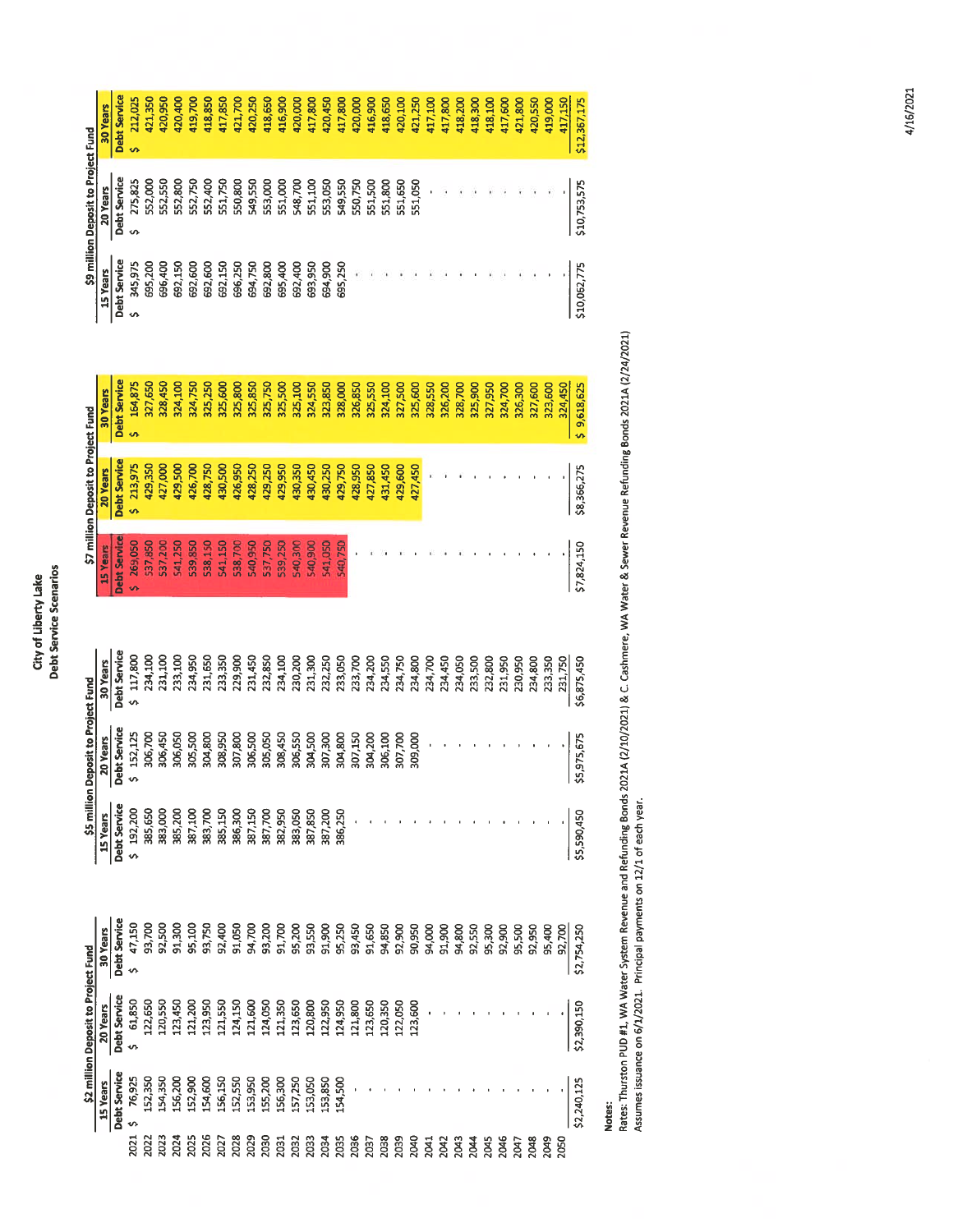#### PATCH AND REPAIR OR REMODEL OF EXISTING FACILTY OPTION A & B

City spends on average 2008-2013 \$5,000 for genera<sup>l</sup> repairs to <sup>p</sup>lumbing, electrical, bathrooms, and roof leaks.

Note: City will spen<sup>d</sup> closer to \$40K in <sup>2014</sup> for <sup>p</sup>lumbing and restoration issues.

Note: City did remodel the Pro Shop in <sup>2011</sup> for around \$20K

- #1. New Roof
- #2. Update the HVAC
- #3. Building is not ADA compliant (Bathrooms and access to both floors)
- #4. Appearance of the building
- #5. What is behind the wall? Plumbing issues

#### **Financing**

Patch and Repair = use existing golf revenue for the minor repairs. For major repairs (items in excess of \$20K) another funding source may be needed.

Remodel <sup>=</sup> Interfund loan or General Obligation Bond

The amount needed would be dependant on the "scope" of the remodel. Does the remodel include the appearance or to ensure updates to the existing facility with little changes <sup>t</sup> oany of the existing rooms.

Wa , ocf / ']z'— <sup>r</sup> ,1,1 aLl I f-JJ7-c-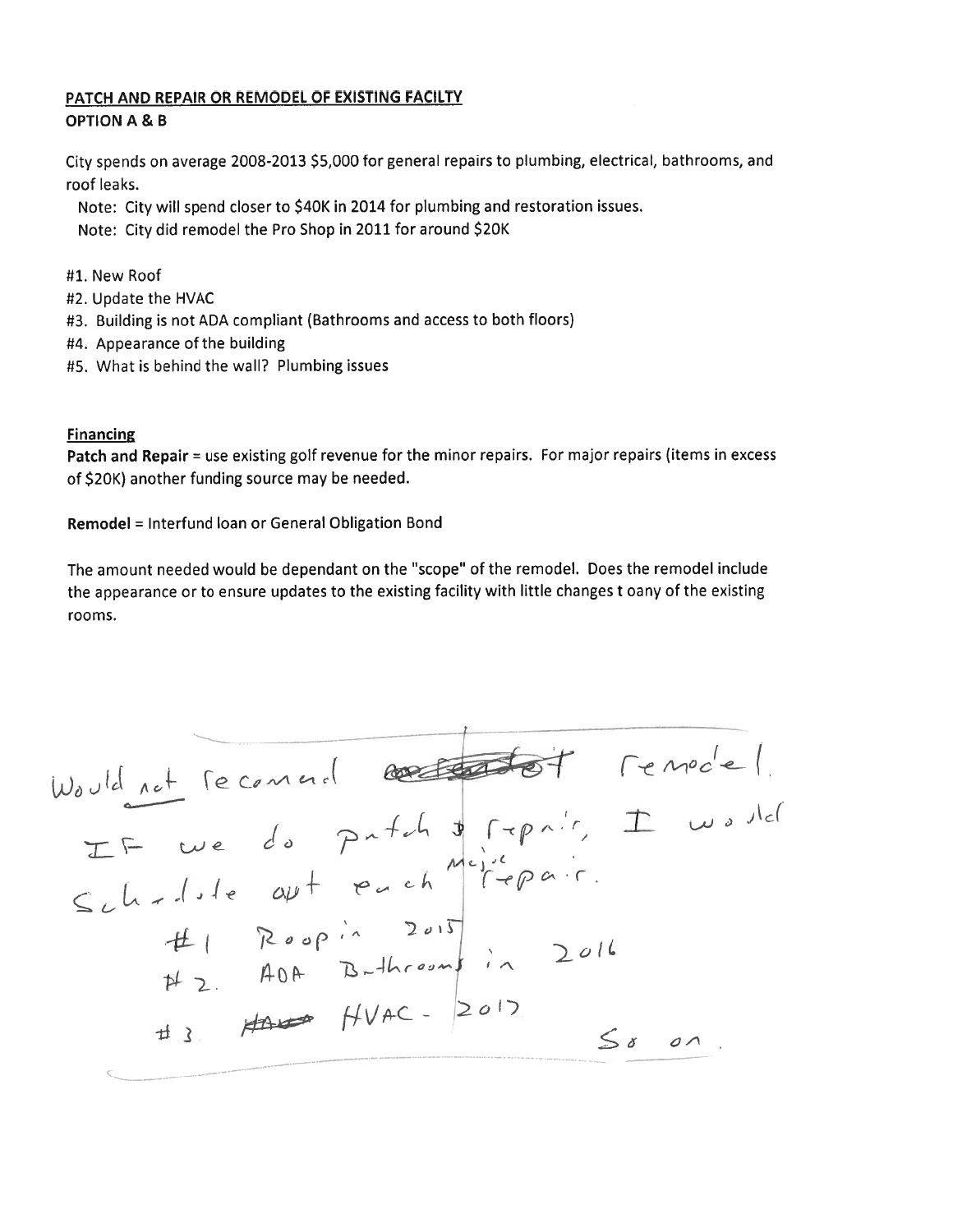## CONSTRUCTA NEW BUILDING

#### **OPTION C**

#### Issue <sup>a</sup> Bond - debt

- #1. Addresses all the issues for Patch and Repair and Remodel
- #2. How to Finance?
- #3. Where does the building reside?
- #4. What does the new building contain and maximize revenue?

#### Current Debt

#### Current Note on facility <sup>=</sup> \$602K includes interest

GO BOND -Councilmanic (without <sup>a</sup> public vote) issue debt to build <sup>a</sup> new facility

#1. How much will that facility cost? , when the complete state  $\rho$  estemation of the contract of the contract of the contract of the contract of the contract of the contract of the contract of the contract of the contra

#2. What is the amount that the Golf Course can pay for debt? Estimate somewhere around \$50K but more like \$40K.

note: General Fund would back the debt, Golf Course would be primary

#### OPTION D

#### Sell <sup>a</sup> portion of parcel (Sell <sup>a</sup> pad for <sup>a</sup> new building)

- #1. Addresses all the issues for Patch and Repair and Remodel
- #2. Would need covenants included to address City expectations.
- #3. City out of the property mg<sup>t</sup> role.
- #4. Would the City rent space in new facility or build <sup>a</sup> pro shop/maintence Bay?

#### OPTION E

#### Lease the Land for Building purposes (Developer's Agreement)

- #1. Addresses all the issues for Patch and Repair and Remodel
- #2. Would need to lease back some of the space. (Pro Shop and maintenance Bay)
- #3. Lease term would likely be plus 30 years.
- #4. City out of the property mg<sup>t</sup> role.

Optiont<br>No building - Prostiop

 $\frac{1}{2}$  and  $\frac{1}{2}$  $*$  New  $e^{16}$  6'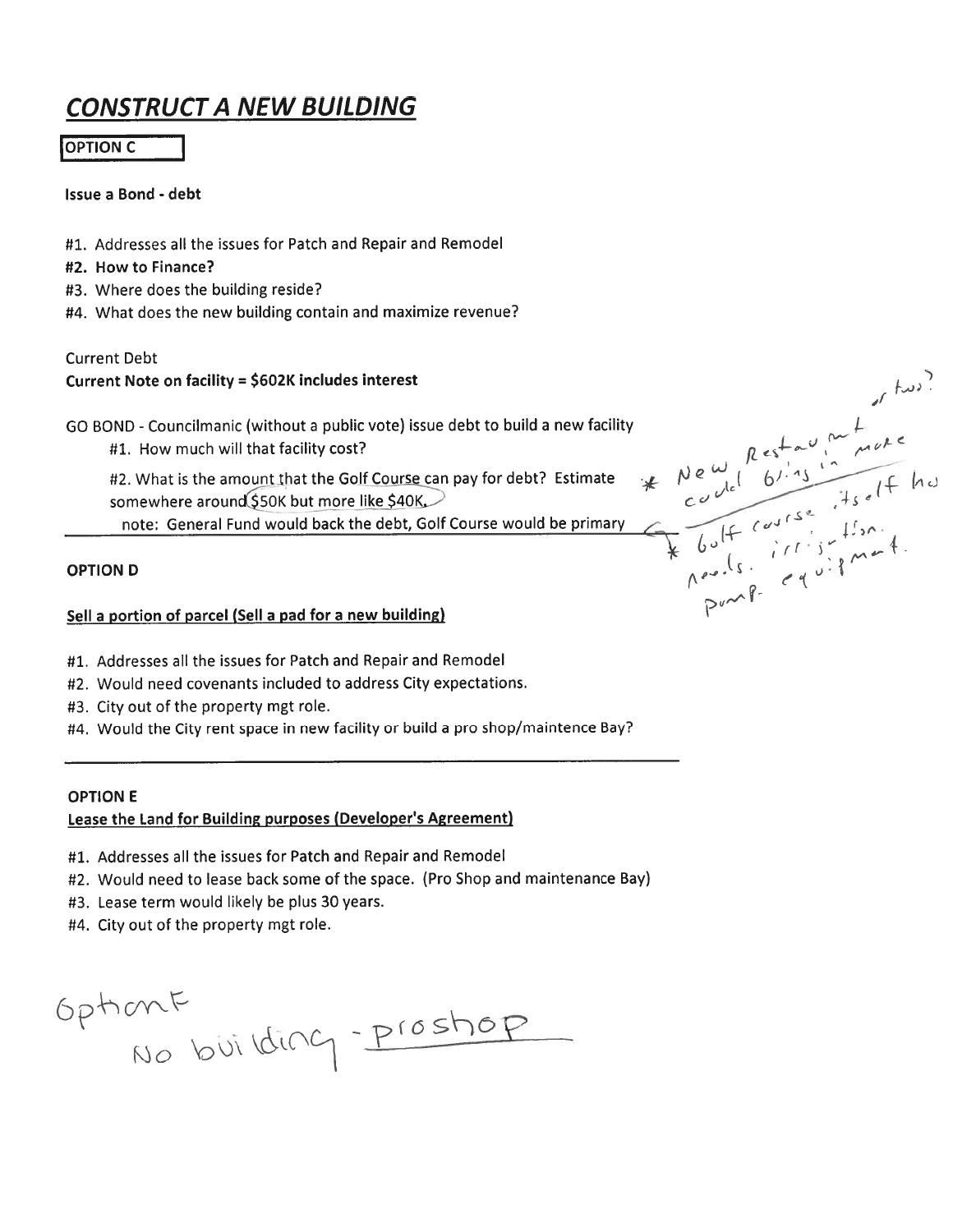### Attachments related to 6 yr Forecast & Tralihead

- I. Debt Service Scenarios
- II. Forecast 2019-2024 All FUND Detail
	- a. Summarizes Funds for Revenue and Expenditures
	- b. Estimates are conservative
- Ill. 6yr forecast General Fund and Streets Operations
- IV. 6 yr forecast Street Capital Fund
- V. 6 yr forecast Harvard Road Mitigation Fund
- VI. 6 yr forecast REET 1 & REET 2 Funds